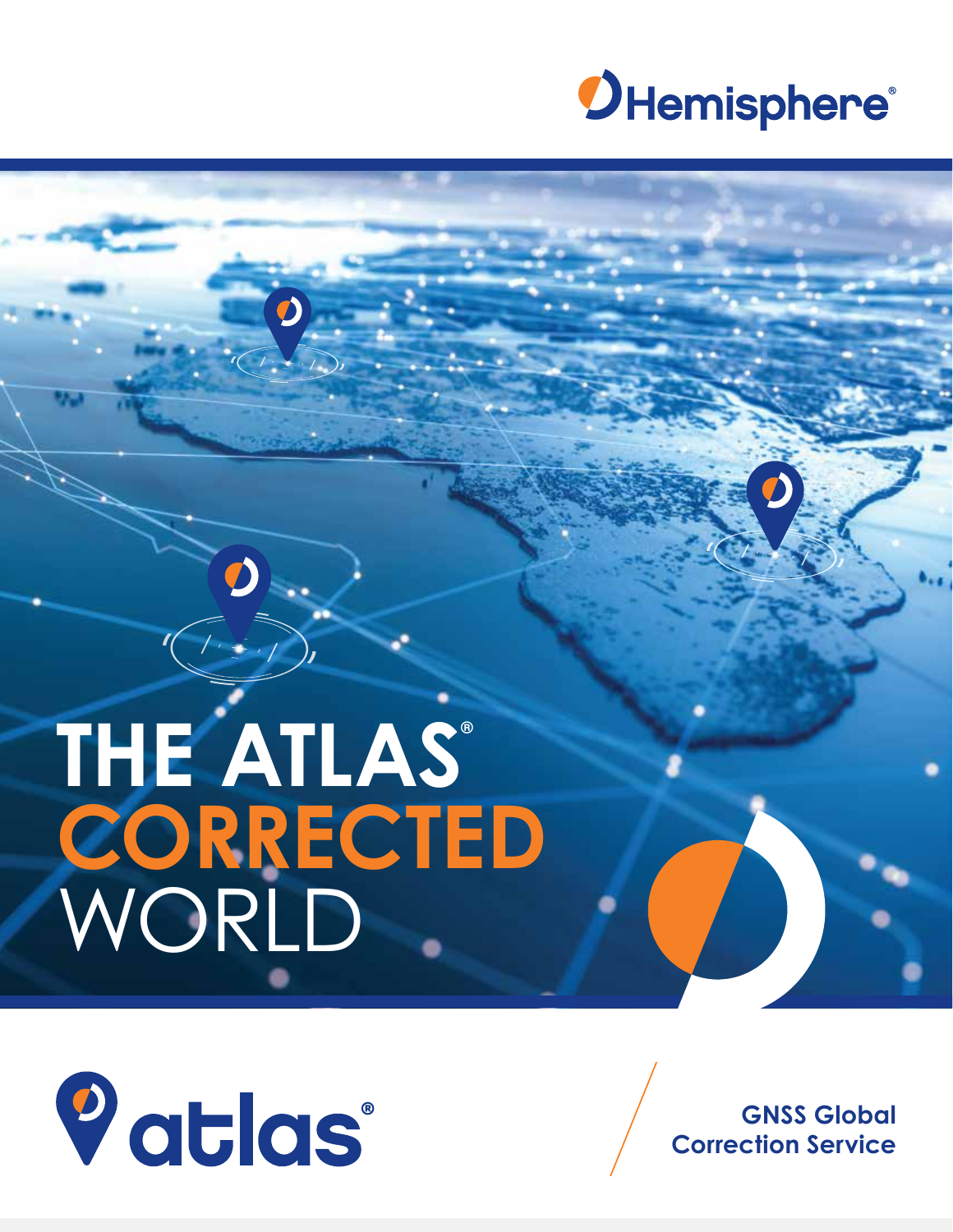## **GNSS Global Correction Service**

**Atlas** is an innovative, industry-leading GNSS-based global L-band correction service, providing robust performance at competitive market prices. Atlas is a fexible and scalable service, delivering its correction signals via L-band satellites at accuracies ranging from meter to sub-decimeter levels. Leveraging more than 200 reference stations worldwide and with L-band satellites distributing Atlas corrections, the entire globe is virtually covered. The Atlas GNSS global correction service provides correction data for GPS, GLONASS, BeiDou, and Galileo constellations.

Vatlas®

Atlas correction service is available on all Hemisphere Atlas-capable single- and multi-frequency, multi-GNSS hardware. Atlas complements third-party GNSS receivers by allowing them to use Atlas corrections with Hemisphere's innovative BaseLink® and SmartLink™ capabilities.

When using multi-frequency hardware, Atlas corrects more satellites than ever before, which creates faster convergence times and is robust and reliable in canopy or foliage covered areas. With both singleand multi-frequency hardware, Atlas achieves instant global sub-meter positioning accuracy, comparable to, and typically more robust than SBAS, since Atlas corrections contain data from multiple available constellations.

> Systems supporting Atlas utilize Hemisphere's world-class Athena™ GNSS RTK engine. Athena often exceeds performance offered by other industry leaders and provides a future-proof foundation enabling market-defning performance, fexibility, and reliability.

#### **Atlas Basic**

Atlas Basic provides users of both single- and multifrequency Atlas-capable products the ability to achieve SBAS equivalent performance anywhere in the world where the Atlas correction service is available. Atlas Basic is a ground-breaking new feature that offers a proven accuracy of 30 to 50 cm (95%)\* . Atlas Basic offers instantaneous sub-meter accuracy allowing for DGPS-level accuracy within the global regions supported by Atlas.

*\* Depends on multipath environment, number of satellites in view, satellite geometry, and ionospheric activity.*

#### **Industry-Leading Capabilities**

- **• Positioning Accuracy:** Atlas provides competitive positioning accuracies down to 4 cm RMS in certain applications, often exceeding competitive systems' capabilities
- **• Positioning Sustainability:** Cutting-edge position quality maintenance in the absence of correction signals, using Hemisphere's Tracer™ technology
- **• Convergence Time:** Industry-leading convergence times of 10 - 40 minutes
- **• Global Ionospheric Model:** Real-time ionospheric activity and data is sent to the receiver and allows Atlas-capable devices to adjust accordingly, providing excellent convergence performance

| <b>SCALABLE SERVICE LEVELS</b> |                          |  |  |  |
|--------------------------------|--------------------------|--|--|--|
| <b>Service Level</b>           | <b>Position Accuracy</b> |  |  |  |
| <b>Atlas Basic</b>             | 50 cm 95% (30 cm RMS)    |  |  |  |
| Atlas H30                      | 30 cm 95% (15 cm RMS)    |  |  |  |
| Atlas H10                      | 8 cm 95% (4 cm RMS)      |  |  |  |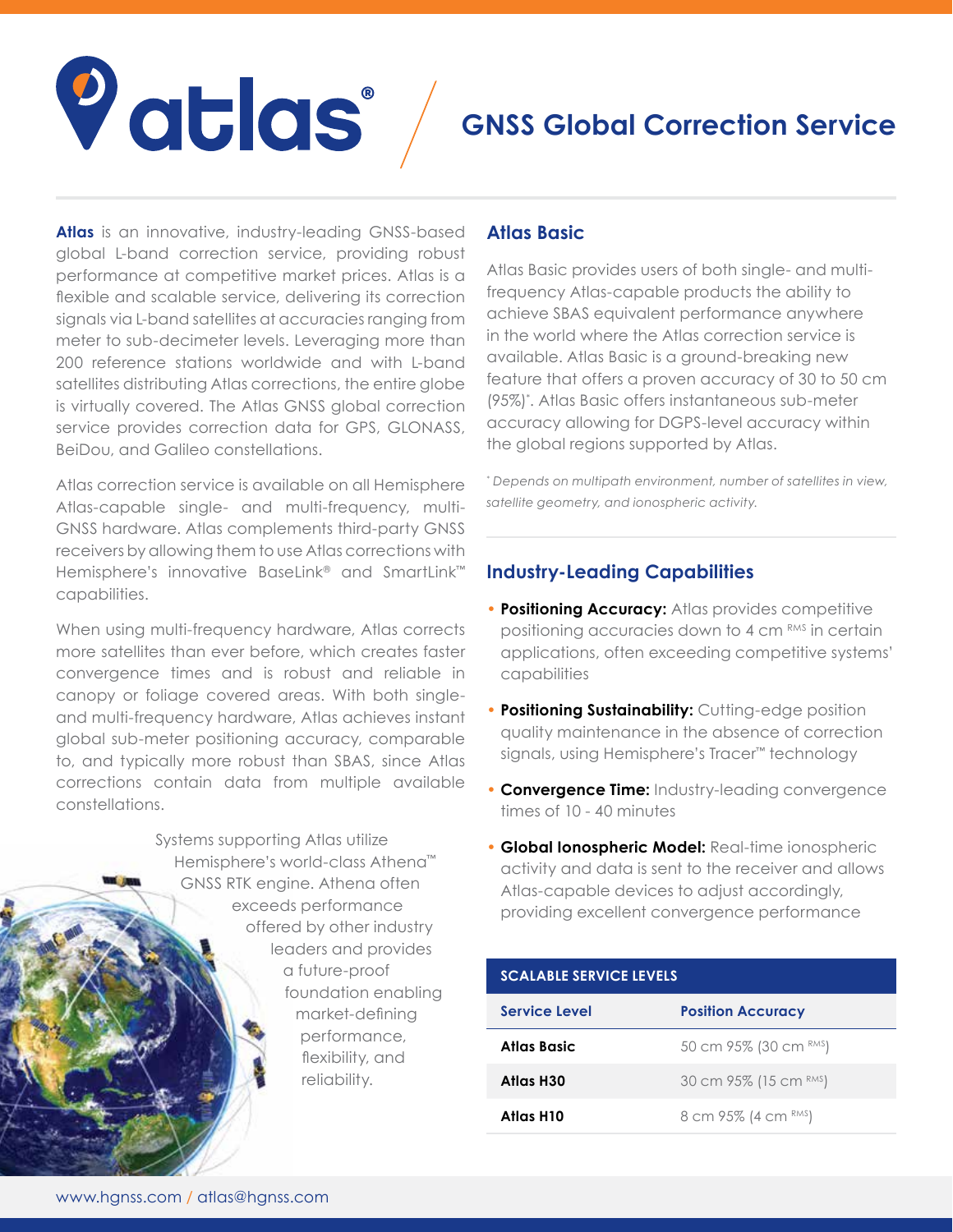## **PRECISE NAVIGATIONAL LOGISTICS**

 $\overline{\mathbf{O}}$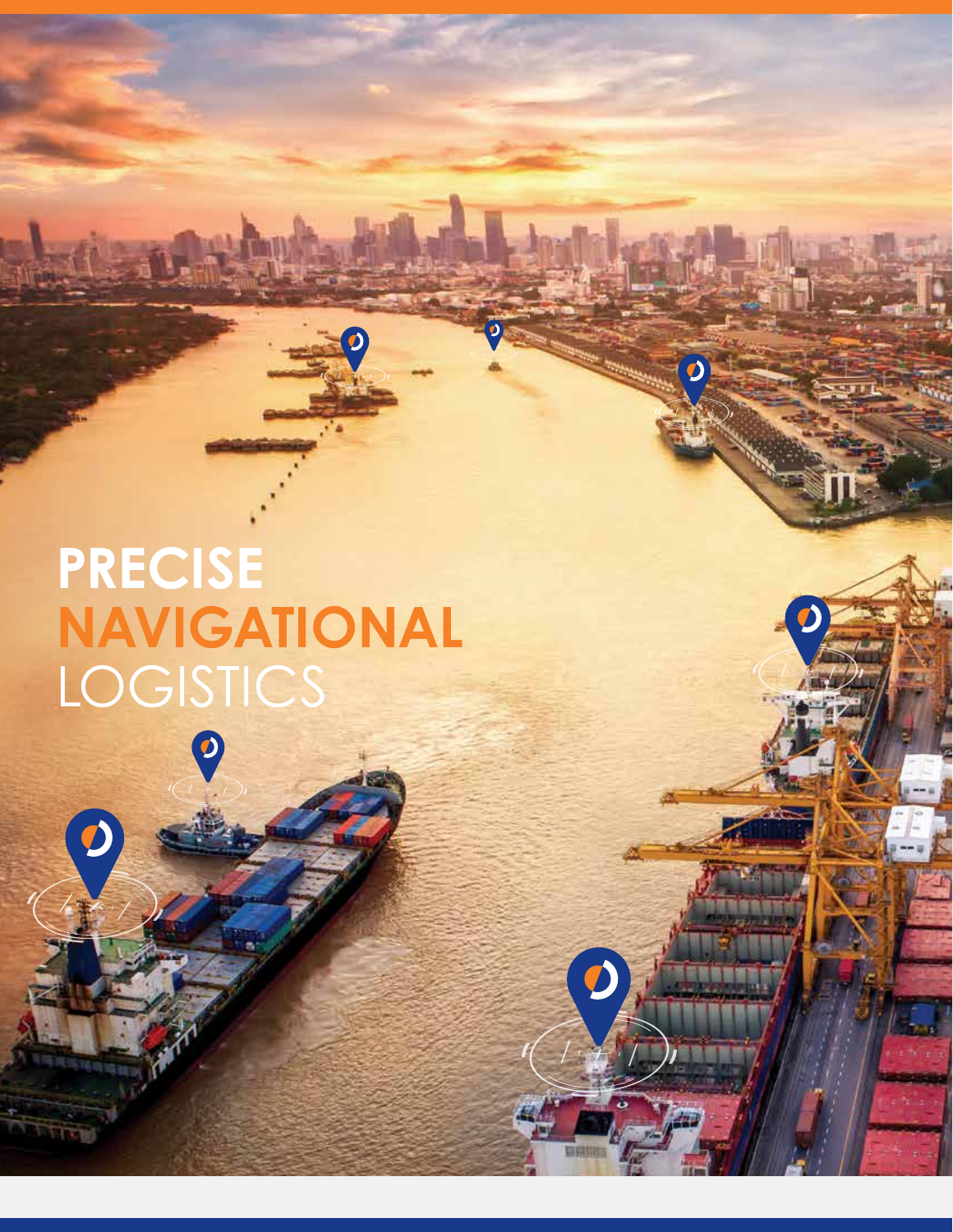#### **Advanced Technology Features**

#### **BaseLink<sup>®</sup>/ Network RTK Augmentation**

BaseLink technology allows Atlas-capable receivers to self-survey and automatically manages the transmission of RTK correction data to augment or extend established or new GNSS reference networks in areas of poor internet connectivity.

#### SmartLink<sup>™</sup> / Exclusive Agnostic Capability

SmartLink technology allows an AtlasLink GNSS smart antenna to be used as an Atlas signal extension for any GNSS system compliant with open communication standards.

#### aRTK™ / Atlas-Based RTK Augmentation

Powered by Atlas, the innovative aRTK technology operates on any Atlas-capable device by enabling it to maintain RTK-level accuracy, availability, and reliability when RTK corrections fail.

#### AutoSeed<sup>™</sup> / Advanced Stationary Re-Convergence

Atlas AutoSeed allows users to suspend Atlas use for any period of time, and upon returning to their last location, the Atlas system uses AutoSeed to rapidly re-converge to a high-accuracy converged position.

#### Tracer<sup>™</sup> / Positioning Sustainability

Tracer technology is Hemisphere's cutting-edge position quality maintenance in the absence of correction signals. The feature allows the user to maintain accuracy from meter to sub decimeterlevels, availability, and reliability of the position during correction data outages.

|                         | SINGLE-<br><b>FREQUENCY</b> | <b>MULTI-</b><br><b>FREQUENCY</b> | <b>MULTI-GNSS</b> | <b>ATLAS BASIC</b>      | ATLAS H30                | <b>ATLAS H10</b> |
|-------------------------|-----------------------------|-----------------------------------|-------------------|-------------------------|--------------------------|------------------|
| A222                    | $\boldsymbol{O}$            | $\boldsymbol{O}$                  | $\boldsymbol{O}$  | $\boldsymbol{O}$        | $\boldsymbol{O}$         | $\boldsymbol{O}$ |
| H220                    | $\overline{\mathbf{O}}$     | $\overline{\phantom{0}}$          | $\overline{O}$    | $\overline{O}$          | -                        |                  |
| <b>V123</b>             | $\boldsymbol{O}$            |                                   | $\boldsymbol{O}$  | $\boldsymbol{O}$        | $\overline{\phantom{0}}$ |                  |
| <b>V200</b>             | $\boldsymbol{O}$            |                                   | $\boldsymbol{O}$  | $\overline{O}$          |                          |                  |
| A326                    | $\overline{\phantom{0}}$    | $\boldsymbol{O}$                  | $\boldsymbol{O}$  | $\overline{O}$          | $\boldsymbol{O}$         | $\boldsymbol{O}$ |
| <b>AtlasLink®</b>       |                             | $\boldsymbol{O}$                  | $\boldsymbol{O}$  | $\boldsymbol{O}$        | $\boldsymbol{O}$         | $\boldsymbol{O}$ |
| $C321+$                 |                             | $\boldsymbol{O}$                  | $\boldsymbol{O}$  | $\overline{O}$          | $\boldsymbol{O}$         | $\boldsymbol{O}$ |
| <b>H328</b>             |                             | $\boldsymbol{O}$                  | $\boldsymbol{O}$  | $\boldsymbol{O}$        | $\boldsymbol{O}$         | $\boldsymbol{O}$ |
| <b>HA32</b>             | $\overline{\phantom{0}}$    | $\boldsymbol{O}$                  | $\boldsymbol{O}$  | $\boldsymbol{O}$        | $\boldsymbol{O}$         | $\boldsymbol{O}$ |
| P326                    |                             | $\boldsymbol{O}$                  | $\boldsymbol{O}$  | $\mathbf O$             | $\mathbf O$              | $\boldsymbol{O}$ |
| <b>P328</b>             | -                           | $\boldsymbol{O}$                  | $\boldsymbol{O}$  | $\boldsymbol{O}$        | $\boldsymbol{O}$         | $\boldsymbol{O}$ |
| Phantom <sup>™</sup> 20 | -                           | $\boldsymbol{O}$                  | $\boldsymbol{O}$  | $\mathbf O$             | $\boldsymbol{O}$         | $\boldsymbol{O}$ |
| Phantom <sup>™</sup> 34 |                             | $\boldsymbol{O}$                  | $\boldsymbol{O}$  | $\mathbf O$             | $\boldsymbol{O}$         | $\boldsymbol{O}$ |
| Phantom <sup>™</sup> 40 | -                           | $\boldsymbol{O}$                  | $\boldsymbol{O}$  | $\mathbf O$             | $\boldsymbol{O}$         | $\boldsymbol{O}$ |
| <b>R330u</b>            | -                           | $\boldsymbol{O}$                  | $\boldsymbol{O}$  | $\boldsymbol{O}$        | $\boldsymbol{O}$         | $\boldsymbol{O}$ |
| <b>R620</b>             |                             | $\boldsymbol{O}$                  | $\boldsymbol{O}$  | $\boldsymbol{O}$        | $\boldsymbol{O}$         | $\boldsymbol{O}$ |
| $S321+$                 | -                           | $\boldsymbol{O}$                  | $\boldsymbol{O}$  | $\mathbf O$             | $\boldsymbol{O}$         | $\boldsymbol{O}$ |
| <b>S621</b>             | -                           | $\boldsymbol{O}$                  | $\boldsymbol{O}$  | $\mathbf O$             | $\boldsymbol{O}$         | $\boldsymbol{O}$ |
| <b>V320</b>             |                             | $\boldsymbol{O}$                  | $\boldsymbol{O}$  | $\boldsymbol{O}$        | $\boldsymbol{O}$         | $\boldsymbol{O}$ |
| <b>V500</b>             |                             | $\boldsymbol{O}$                  | $\boldsymbol{O}$  | $\overline{\mathbf{O}}$ | $\boldsymbol{O}$         | $\boldsymbol{O}$ |
| Vega <sup>™</sup> 28    | $\overline{\phantom{0}}$    | $\boldsymbol{O}$                  | $\boldsymbol{O}$  | $\mathbf O$             | $\boldsymbol{O}$         | $\boldsymbol{O}$ |
| Vega <sup>™</sup> 40    |                             | $\boldsymbol{O}$                  | $\boldsymbol{O}$  | $\mathbf O$             | $\boldsymbol{O}$         | $\boldsymbol{O}$ |
| <b>VR500</b>            | -                           | $\boldsymbol{O}$                  | $\boldsymbol{O}$  | $\boldsymbol{O}$        | $\boldsymbol{O}$         | $\boldsymbol{O}$ |
| <b>VR1000</b>           |                             | $\boldsymbol{O}$                  | $\boldsymbol{O}$  | $\boldsymbol{O}$        | $\boldsymbol{O}$         | $\boldsymbol{O}$ |
| <b>VS330u</b>           |                             | $\mathbf O$                       | $\boldsymbol{O}$  | $\mathbf O$             | $\boldsymbol{O}$         | $\boldsymbol{O}$ |
| <b>VS1000</b>           |                             | $\boldsymbol{O}$                  | $\boldsymbol{O}$  | $\boldsymbol{O}$        | $\boldsymbol{O}$         | $\boldsymbol{O}$ |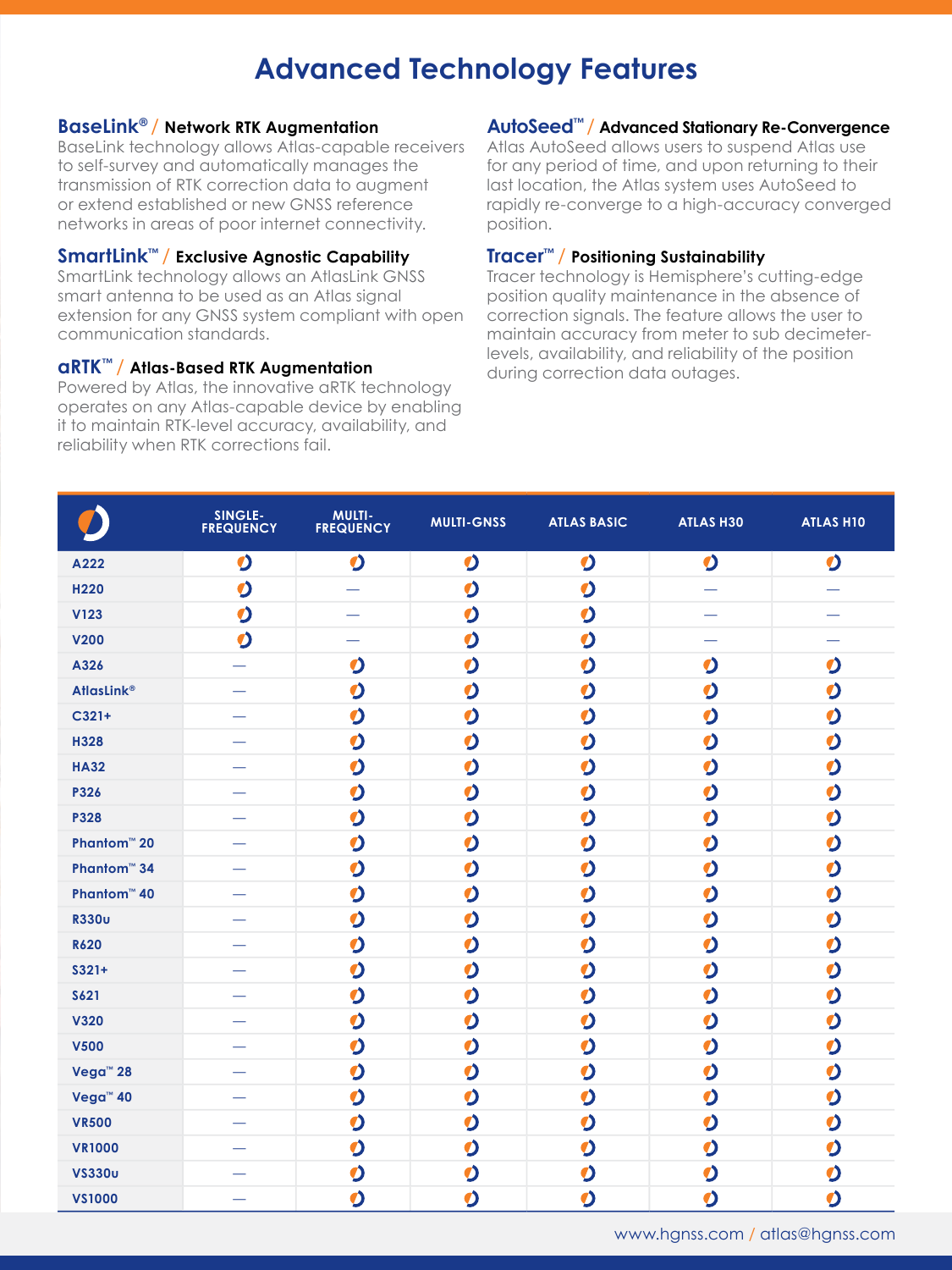# ATLAS<br>CORRECTED<br>AGRICULTURE

 $\boldsymbol{\ell}$